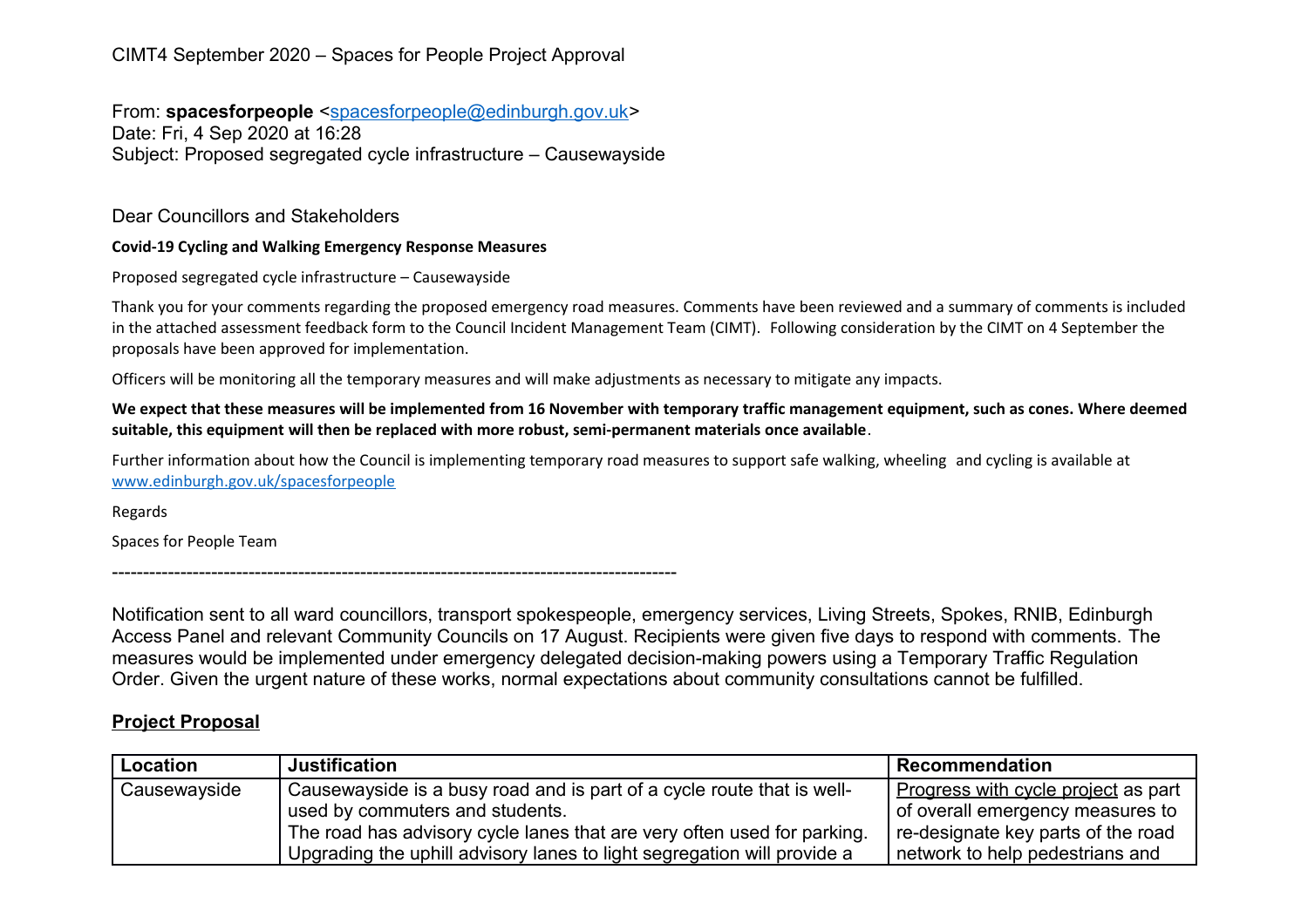| much safer active travel provision, with no impact on bus services. | cyclists travel safely while meeting<br>physical distancing requirements. |
|---------------------------------------------------------------------|---------------------------------------------------------------------------|
|---------------------------------------------------------------------|---------------------------------------------------------------------------|

## **Feedback**

| <b>Comment from</b>              | <b>Comment</b>                                                                                                                                                                                                                                                                                                                                                                                                                                                          | <b>Response</b>                                                                                                                                                                                                                                                                                                                                                                                     |
|----------------------------------|-------------------------------------------------------------------------------------------------------------------------------------------------------------------------------------------------------------------------------------------------------------------------------------------------------------------------------------------------------------------------------------------------------------------------------------------------------------------------|-----------------------------------------------------------------------------------------------------------------------------------------------------------------------------------------------------------------------------------------------------------------------------------------------------------------------------------------------------------------------------------------------------|
| <b>Cllr Burgess</b>              | I'm pleased to support these proposals to facilitate active<br>travel                                                                                                                                                                                                                                                                                                                                                                                                   | Noted.                                                                                                                                                                                                                                                                                                                                                                                              |
| <b>Cllr Miller</b>               | I'm completely supportive of this scheme with a couple of<br>comments below.                                                                                                                                                                                                                                                                                                                                                                                            |                                                                                                                                                                                                                                                                                                                                                                                                     |
|                                  | South of Salisbury Place - Why is this an advisory lane and<br>not a segregated lane - I would like to comment that all of<br>the cycle lanes should be segregated where possible.                                                                                                                                                                                                                                                                                      | Causewayside has a lot of tenements and<br>shops and removing all parking would be<br>detrimental to residents and traders. It is<br>considered that an advisory lane at this<br>location achieves Spaces for People<br>objectives and still meets the needs of other<br>road users/stakeholders. We have<br>implemented segregation in all uphill sections<br>and wherever feasible in other areas |
| <b>Cllr Miller</b>               | Stop markings close to junction with Duncan Street - As<br>with the scheme to the north, I'm unclear how the stop<br>marking in the cycle lane would work unless there is a stop<br>for all vehicles to enable a pedestrian crossing at the traffic<br>island. Please could you clarify if I have interpreted the<br>design correctly and explain how this would work.<br>Otherwise I would like to call for this design element to be<br>removed throughout the scheme | The stop lines were a mistake in the drawings<br>and have now been removed.                                                                                                                                                                                                                                                                                                                         |
| <b>Edinburgh Access</b><br>Panel | It's essential to provide plenty of blue badge parking<br>outside the numerous residences, shops and other<br>businesses on Causewayside.                                                                                                                                                                                                                                                                                                                               | Parking and access for blue badge holders<br>will be retained wherever possible.                                                                                                                                                                                                                                                                                                                    |
| <b>Edinburgh Access</b><br>Panel | There is a risk that improved cycling facilities on<br>Causewayside will tempt even more cyclists to cycle the                                                                                                                                                                                                                                                                                                                                                          | Noted. Duncan Street's one-way system will<br>be subject contraflow cycling provision in the<br>near future.                                                                                                                                                                                                                                                                                        |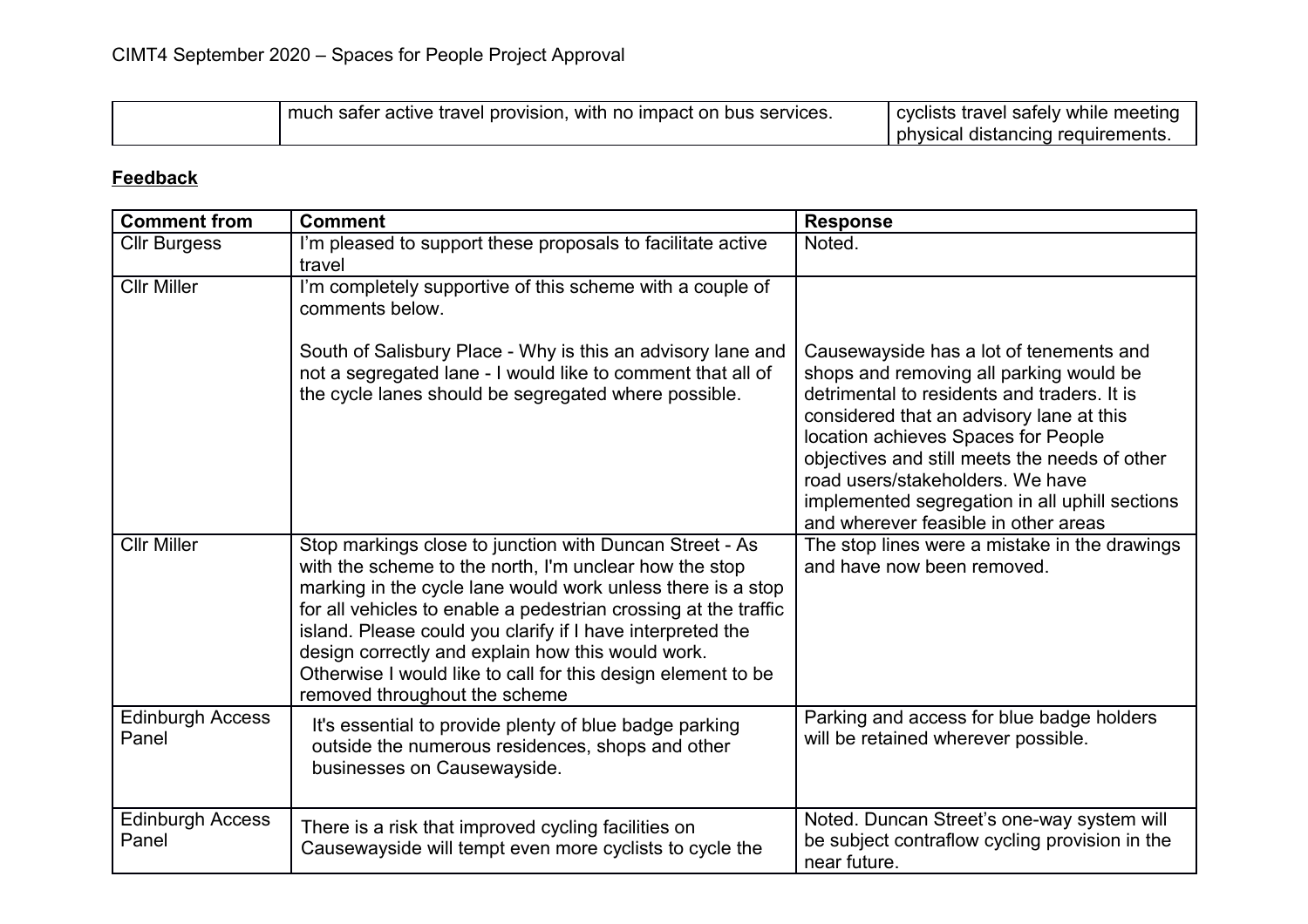|                                    | wrong way down Duncan Street from Minto Street rather<br>than staying on Minto Street and using Salisbury Place.<br>Please mitigate this risk by beefing up the "One Way"<br>signage on Duncan Street - eg "NO ENTRY" painted on<br>the surface of Duncan Street near the junction with Minto<br>Street and again near the junction with Upper (and South)<br>Gray Street.                                                                                                                                      |                                                                                                                                                                                                                                                                                                       |
|------------------------------------|-----------------------------------------------------------------------------------------------------------------------------------------------------------------------------------------------------------------------------------------------------------------------------------------------------------------------------------------------------------------------------------------------------------------------------------------------------------------------------------------------------------------|-------------------------------------------------------------------------------------------------------------------------------------------------------------------------------------------------------------------------------------------------------------------------------------------------------|
| <b>Living Streets</b><br>Edinburgh | We have no objection to the cycleways in principle.<br>However,<br>1) we strongly object to the bus boarder/pad concept<br>(details not yet even confirmed) that forces bus<br>passengers to board and alight directly from a cycle way.<br>This will significantly disadvantage disabled and older<br>people.                                                                                                                                                                                                  | Following the comments from various groups,<br>it was decided to remove all bus boarders<br>from this scheme. Buses will stop at kerbside<br>and cyclists will pass the bus on the<br>carriageway side. We intend to add road<br>markings to make cars aware of cyclists<br>merging into the traffic. |
| <b>Living Streets</b><br>Edinburgh | 2) pavements on several parts of these roads are<br>substandard - we want to see simple improvements to<br>them also, most obviously an assurance that unnecessary<br>pavement clutter - signage poles, bins, guard rails, unused<br>phone kiosks, Royal Mail boxes etc - will be removed.<br>These streets suffer a lot from clutter and a major<br>programme to remove it must be part of the programme if<br>the aim is to promote 'safe social distancing'.                                                 | Where possible, guard rails will be removed<br>from this route.                                                                                                                                                                                                                                       |
| Spokes                             | We support the objective of these proposals to make<br>cycling safer and, therefore, more attractive to those who<br>are currently deterred by traffic conditions on the<br>Causewayside/Buccleuch Street corridor. This corridor is<br>an incredibly important route for cyclists heading to/from<br>the city centre, as well as to both the central and King's<br><b>Buildings</b><br>campuses of the University of Edinburgh. It also, of course,<br>contains several local shopping centres. With the right | Noted.                                                                                                                                                                                                                                                                                                |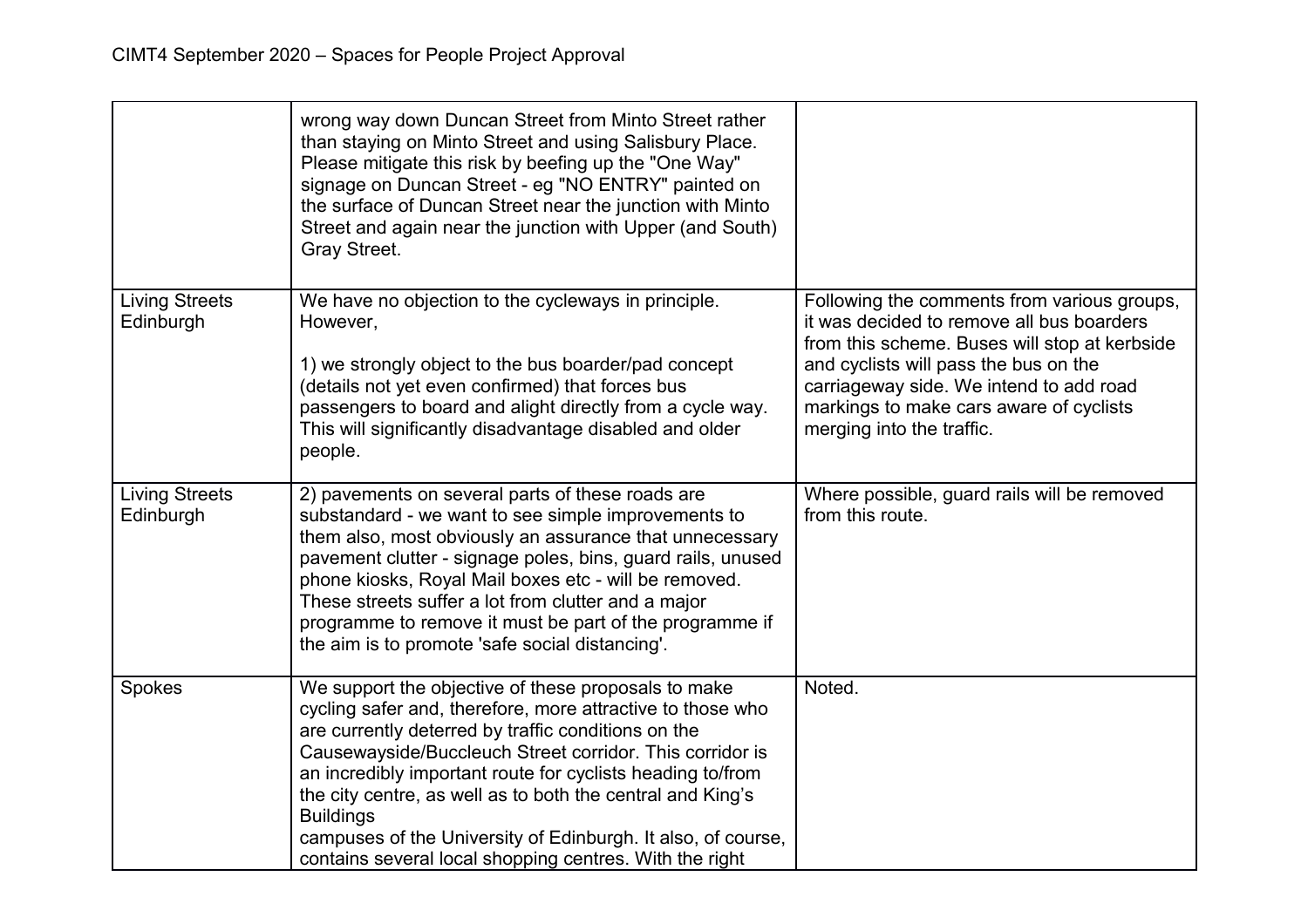|        | infrastructure, cycling could play a significant role in<br>commuting, shopping, leisure and other journeys along<br>Causewayside and Buccleuch Street.<br>Causewayside and Buccleuch Street are part of the<br>"Quality Bike Corridor" which, whilst an improvement on<br>what came before it, is severely lacking in some respects<br>and the Spaces<br>for People project should aim to remedy these flaws.<br>Whilst some are addressed in the proposals, we have<br>suggestions for further improvements which we hope can<br>be incorporated. |                                                                                                                                                                                                                                                                                                                                                                                                     |
|--------|-----------------------------------------------------------------------------------------------------------------------------------------------------------------------------------------------------------------------------------------------------------------------------------------------------------------------------------------------------------------------------------------------------------------------------------------------------------------------------------------------------------------------------------------------------|-----------------------------------------------------------------------------------------------------------------------------------------------------------------------------------------------------------------------------------------------------------------------------------------------------------------------------------------------------------------------------------------------------|
| Spokes | Corridor-wide points<br>• The entire corridor is generally too busy for advisory<br>cycle lanes to be a safe solution.<br>It would be made much safer for cyclists and pedestrians<br>by removing through traffic, which could be accomplished<br>by installing a bus gate somewhere along the route.<br>Access for deliveries would therefore be maintained, whilst<br>removing through traffic (except for pedestrians, cyclists<br>and buses).                                                                                                   | Causewayside has a lot of tenements and<br>shops and removing all parking would be<br>detrimental to residents and traders. It is<br>considered that advisory lanes at some<br>locations achieves Spaces for People<br>objectives and still meets the needs of other<br>road users/stakeholders. We have<br>implemented segregation in all uphill sections<br>and wherever feasible in other areas. |
|        | • In both sets of plans, there are "SLOW" and "STOP"<br>markings in the cycle lanes<br>before traffic islands and bus stops. These should be<br>removed, as they wrongly<br>suggest that cyclists using the cycle lanes do not have<br>priority at these points.<br>• In several places, pedestrian guardrail which is proposed<br>for removal is currently well<br>used as bike parking. Examples include outside<br>Summerhall and opposite Buccleuch Place. Replacement<br>bike racks should therefore be provided near these<br>locations.      | These markings were added mistakenly and<br>have now been removed.<br>We are currently discussing the option to                                                                                                                                                                                                                                                                                     |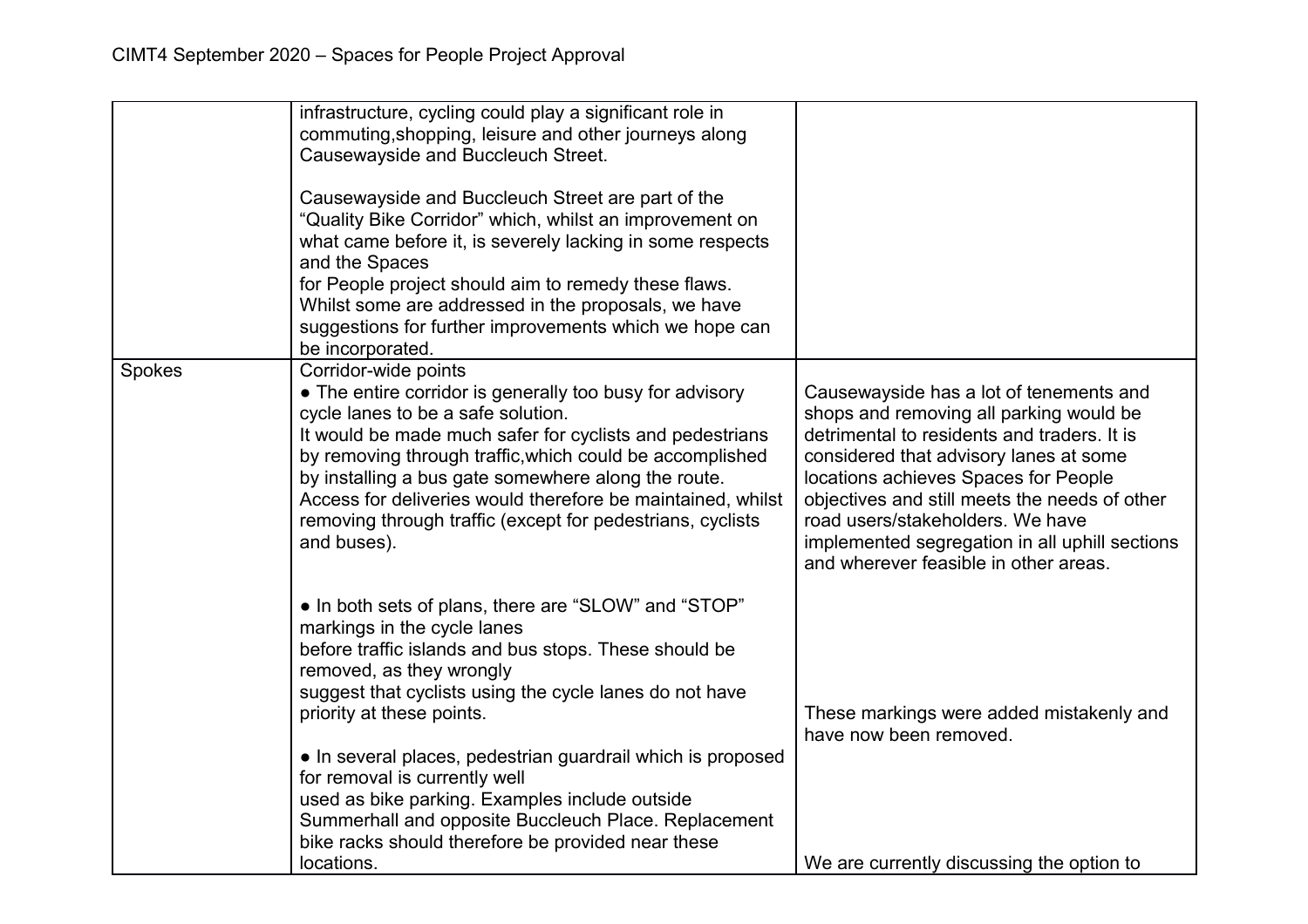|        | • The southbound cycle lane is mostly to be left as it is at<br>present - some stretches of advisory cycle lane,<br>interspersed with stretches of no cycling infrastructure at<br>all. This continues the mistake made when the Quality Bike<br>Corridor was introduced. We fear that without more<br>ambitious proposals for the southbound lane, the scheme<br>as a whole will fail in its key objective to promote cycling<br>since cyclists generally wish to travel in both directions<br>from their home or wherever their journey starts.<br>We therefore recommend that the proposals for the<br>southbound lane should be reviewed with the aim of<br>introducing protected and separate cycle lanes on both<br>sides of the road. Whilst this may require a reduction in the<br>number of parking spaces on the east side of the road, the<br>customers for the large majority of the shops in this area<br>serve the nearby locality and should be easily accessible<br>on foot or by bike. If a more continuous cycle southbound<br>lane is not considered feasible, we believe this only<br>strengthens the need for removing motorised through<br>traffic from the route by<br>installing a bus gate. | replace the guard rails with bike parking with<br>Edinburgh University.<br>Causewayside has a lot of tenements and<br>shops and removing all parking would be<br>detrimental to residents and traders. It is<br>considered that advisory lanes at some<br>locations achieves Spaces for People<br>objectives and still meets the needs of other<br>road users/stakeholders. We have<br>implemented segregation in all uphill sections<br>and wherever feasible in other areas. |
|--------|----------------------------------------------------------------------------------------------------------------------------------------------------------------------------------------------------------------------------------------------------------------------------------------------------------------------------------------------------------------------------------------------------------------------------------------------------------------------------------------------------------------------------------------------------------------------------------------------------------------------------------------------------------------------------------------------------------------------------------------------------------------------------------------------------------------------------------------------------------------------------------------------------------------------------------------------------------------------------------------------------------------------------------------------------------------------------------------------------------------------------------------------------------------------------------------------------------------------|--------------------------------------------------------------------------------------------------------------------------------------------------------------------------------------------------------------------------------------------------------------------------------------------------------------------------------------------------------------------------------------------------------------------------------------------------------------------------------|
| Spokes | The northbound advisory cycle lane on Ratcliffe Terrace<br>has been a continual source of difficulty for cyclists since it<br>was built, but the current proposals will not address the<br>existing problems here. The cycle lane is frequently<br>blocked by parked vehicles, which forces cyclists to move<br>out into the flow of the traffic. Consideration should be<br>given to replacing it with a parking-protected cycleway<br>which would then run into the proposed, protected cycle<br>lane just south of Grange Loan.                                                                                                                                                                                                                                                                                                                                                                                                                                                                                                                                                                                                                                                                                   | Unfortunately, there is not enough width for a<br>parking-protected cycle lane.                                                                                                                                                                                                                                                                                                                                                                                                |
| Spokes | The northbound cycle lane on Causewayside is frequently<br>blocked by parked vehicles outside the Aviator pub.<br>Advisory lanes do not work here, and stronger measures<br>should be incorporated.                                                                                                                                                                                                                                                                                                                                                                                                                                                                                                                                                                                                                                                                                                                                                                                                                                                                                                                                                                                                                  | A segregated cycle lane is proposed at this<br>location.                                                                                                                                                                                                                                                                                                                                                                                                                       |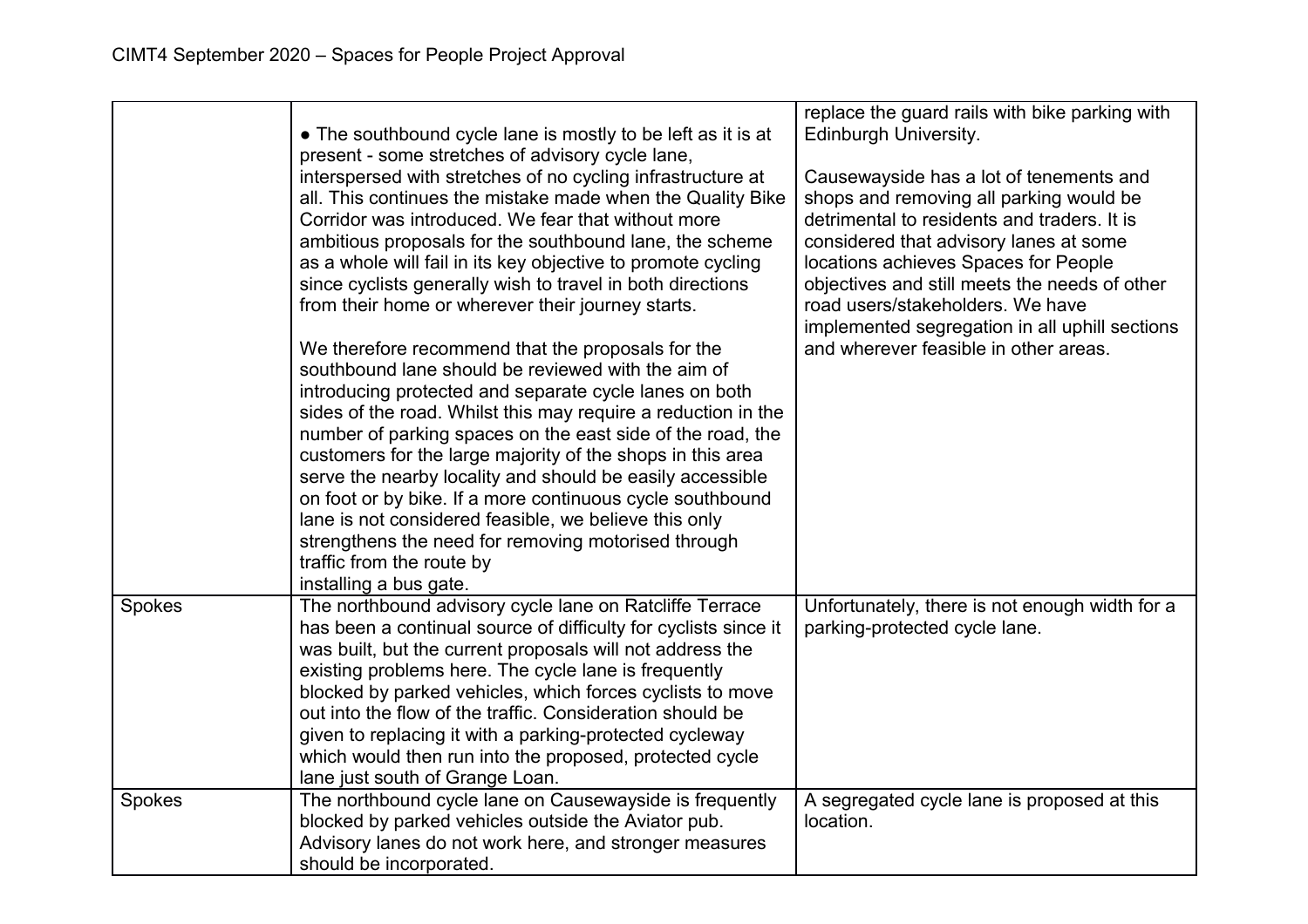| Spokes | The existing central feeder lanes at the Melville Drive and<br>West Preston Street junctions feel dangerous to many<br>cyclists. Banning left turns onto Melville Drive and<br>West Preston Street would solve this (turning the filter<br>lanes into segregated cycling lanes). The alternative route<br>for motor traffic (via Nicolson Street) is a very short detour.                                                                                                                                                                                                                                                                                                                                                                                                                                                                                                                                                                                                                                                                                                                                                                                                                                                      | Whilst the feeder lanes are not ideal,<br>alternative routes would actually mean quite a<br>detour and would guide vehicle traffic through<br>more quiet residential streets                                                                                                                                                                                                                                                                                |
|--------|--------------------------------------------------------------------------------------------------------------------------------------------------------------------------------------------------------------------------------------------------------------------------------------------------------------------------------------------------------------------------------------------------------------------------------------------------------------------------------------------------------------------------------------------------------------------------------------------------------------------------------------------------------------------------------------------------------------------------------------------------------------------------------------------------------------------------------------------------------------------------------------------------------------------------------------------------------------------------------------------------------------------------------------------------------------------------------------------------------------------------------------------------------------------------------------------------------------------------------|-------------------------------------------------------------------------------------------------------------------------------------------------------------------------------------------------------------------------------------------------------------------------------------------------------------------------------------------------------------------------------------------------------------------------------------------------------------|
| Spokes | Connections to other routes<br>• Gifford Park: An important connection from this project<br>will obviously be along Gifford Park towards the Nicolson<br>Street corridor and the Innocent Railway path. Whilst we<br>think that the layout on Gifford Park operates satisfactorily<br>at present, there is potential for increased conflict between<br>cyclists and pedestrians at the Nicolson Street crossing if<br>increasing numbers of cyclists use it. We hope that this is<br>being<br>taken into consideration, and that any necessary<br>improvements will be included in the forthcoming Nicolson<br>Street corridor Spaces for People proposals. Such<br>improvements could include increasing the length of the<br>pedestrian/cyclist phase at the crossing.<br>• Mayfield Road: We also suggest that the scheme be<br>extended to include the remainder of the former Quality<br>Bike corridor up to King's Buildings. This should be<br>possible simply by converting the existing advisory cycle<br>lanes into mandatory cycle lanes with orca wand<br>protection. This would also provide the opportunity to<br>redesign the northbound cycle lane which currently takes<br>cyclists on the outside of the car | This point is noted and may be followed up in<br>a next phase of the programme.<br>Mayfield Road has been added to the Spaces<br>for People programme and will run all the way<br>to the junction with Liberton Road.<br>As in the area mentioned above: parking<br>protected cycle lanes will unfortunately not be<br>possible because of the limited width. The<br>road is not wide enough to create a<br>carriageway that is suitable for passing buses, |
|        | parking provided from Relugas Rd to Fountainhall Rd on<br>the south to north lane of the road and is potentially<br>dangerous. Consideration should be given to changing this<br>to a parking-protected arrangement, which could feed into<br>a similar arrangement on Ratcliffe Terrace, as we have<br>suggested above. The southbound advisory cycle lane<br>between Mentone Terrace and Savile Terrace is another                                                                                                                                                                                                                                                                                                                                                                                                                                                                                                                                                                                                                                                                                                                                                                                                           | two segregated cycle lanes as well as parking.                                                                                                                                                                                                                                                                                                                                                                                                              |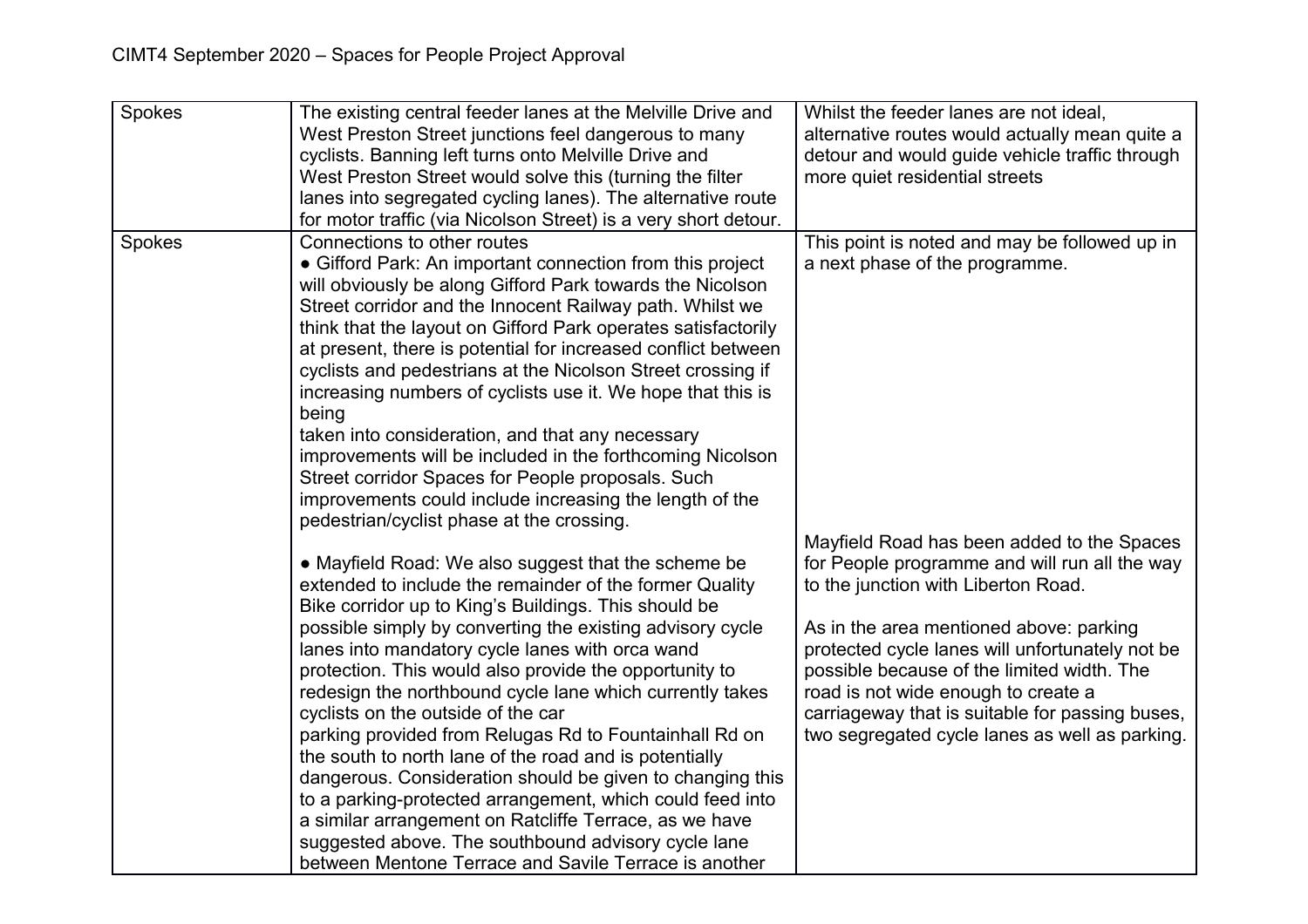|                                                     | location which may benefit from becoming parking-<br>protected.<br>• Bristo Place: Bristo Place is not covered by the existing<br>Forrest Road/George IV Bridge project, and the current<br>proposals unfortunately do not include it either. This is<br>unfortunate as the existing layout leaves much to be<br>desired, particularly for cyclists turning right onto Teviot<br>Place, and it would remain a weak point in the route from<br>Princes Street to the Meadows, Consideration should<br>therefore be given to including proposals for Bristo Place in<br>the Buccleuch Street project                                                                           | Bristo Place is part of the second phase of the<br>Forrest Road/George IV Bridge project and<br>segregation is planned for the cycle path on<br>the east. We are also looking into options to<br>make the entry to the feeder lanes safer. |
|-----------------------------------------------------|------------------------------------------------------------------------------------------------------------------------------------------------------------------------------------------------------------------------------------------------------------------------------------------------------------------------------------------------------------------------------------------------------------------------------------------------------------------------------------------------------------------------------------------------------------------------------------------------------------------------------------------------------------------------------|--------------------------------------------------------------------------------------------------------------------------------------------------------------------------------------------------------------------------------------------|
| Director of Place<br>Edinburgh<br><b>University</b> | I am writing on behalf of the University to offer our strong<br>support for segregated cycle infrastructure proposals for<br>Causewayside (and proposals for Buccleuch Street, to<br>which we will respond separately).<br>The University is keen to make getting between our<br>campuses as easy as possible for staff and students. For<br>those travelling to the King's Buildings, student surveys<br>show almost half travelling by bike or foot. This is despite<br>the current route offering several challenges, including an<br>absence of protected cycleways, narrow roads due to<br>parked cars, and narrow footways.                                            | Noted.                                                                                                                                                                                                                                     |
|                                                     | Due to the impact of social distancing measures on the<br>capacity of bus services and the implications of this for<br>their fleet, Lothian Buses have advised the University they<br>are unable to provide buses for the shuttle bus service that<br>normally operates between the city centre and King's<br>Buildings. This service will therefore be suspended. In<br>line with Scottish Government guidance we are<br>communicating to our students and staff to walk, wheel or<br>cycle wherever possible. We anticipate there will be more<br>novice cyclists travelling to and from King's Buildings who<br>would greatly benefit from more protected cycleways. That |                                                                                                                                                                                                                                            |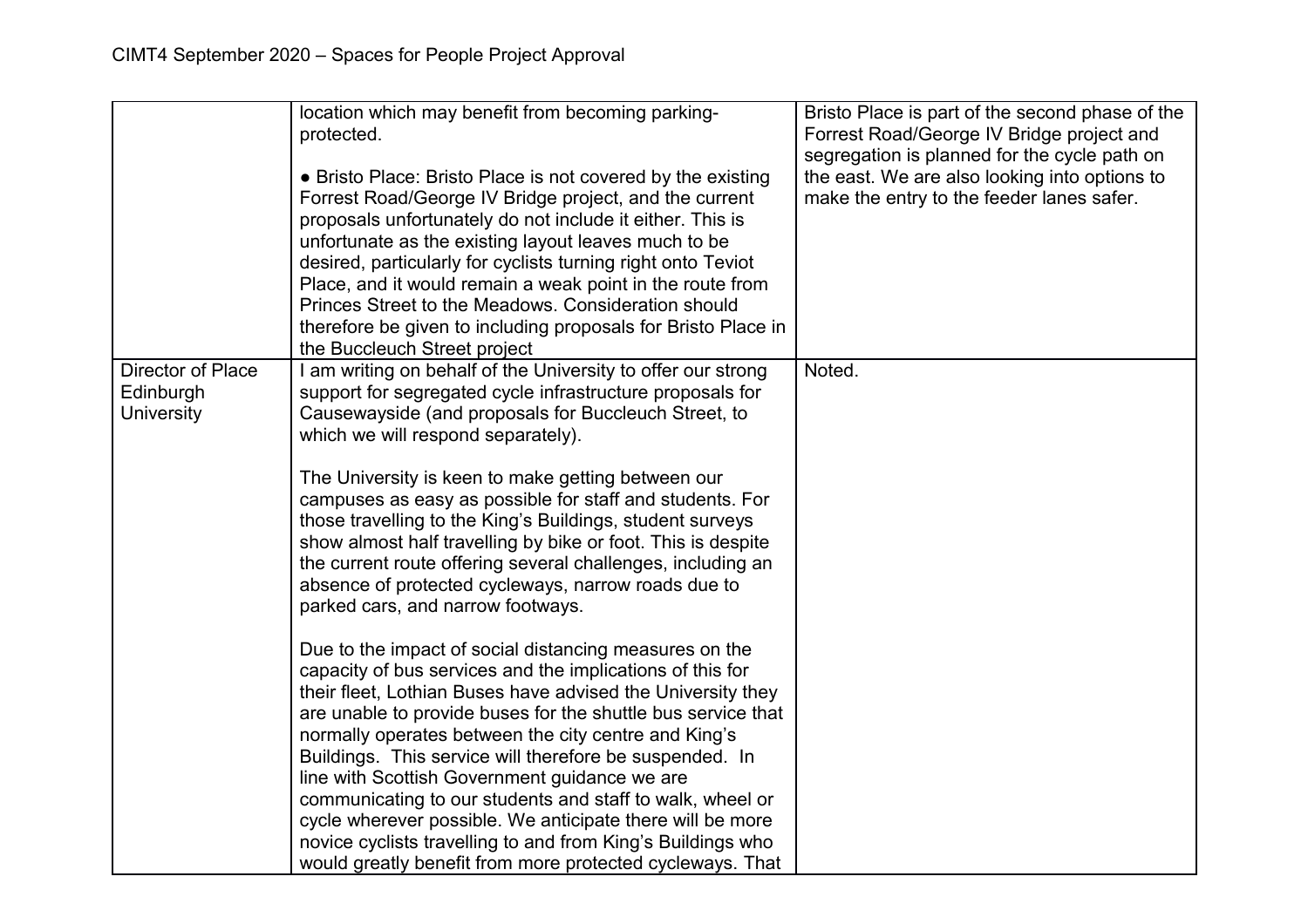|                                                     | is why we strongly support the proposal under<br>consideration, together with proposals for Buccleuch<br>Street.                                                                                                                                                                                                                                                                                                                                                                                                                                                                                                                                                                                                                                                                                                                                                                                                                                                                                                                                                                                                                               |                                                                                                                                                                                                                                                                                                                                                                                                                                                                                                                                                                                                                                                                                                                                                                                                                                                           |
|-----------------------------------------------------|------------------------------------------------------------------------------------------------------------------------------------------------------------------------------------------------------------------------------------------------------------------------------------------------------------------------------------------------------------------------------------------------------------------------------------------------------------------------------------------------------------------------------------------------------------------------------------------------------------------------------------------------------------------------------------------------------------------------------------------------------------------------------------------------------------------------------------------------------------------------------------------------------------------------------------------------------------------------------------------------------------------------------------------------------------------------------------------------------------------------------------------------|-----------------------------------------------------------------------------------------------------------------------------------------------------------------------------------------------------------------------------------------------------------------------------------------------------------------------------------------------------------------------------------------------------------------------------------------------------------------------------------------------------------------------------------------------------------------------------------------------------------------------------------------------------------------------------------------------------------------------------------------------------------------------------------------------------------------------------------------------------------|
| Director of Place<br>Edinburgh<br><b>University</b> | We would like to highlight some concerns as follows:<br>We strongly support the provision of significant<br>sections of segregated cycleway on the northbound<br>carriageway. We are concerned that the proposals<br>for a cycle lane in the southbound direction are<br>almost entirely for an advisory cycle lane. The lane<br>appears to go through existing sections of P&D<br>parking bays. There appears to be no attempt to<br>remove these parking bays or divert the cycle lane<br>around them. We are concerned that the cycle lane<br>will be consistently blocked by parked vehicles.<br>The absence of proposals south of Ratcliffe Terrace<br>$\bullet$<br>to provide continuous infrastructure improvements<br>to King's Buildings. We understand that proposals<br>are under development and urge that these are also<br>implemented for the start of the academic year -<br>14 <sup>th</sup> September.<br>Query the use of "Slow" and "Cyclist stop lines" at<br>pedestrian crossings and bus stops<br>Highlight that the removal of the guardrail outside<br>Summerhall will remove a significant area of cycle<br>parking. | Causewayside has a lot of tenements and<br>shops and removing all parking would be<br>detrimental to residents and traders. It is<br>considered that advisory lanes at some<br>locations achieves Spaces for People<br>objectives and still meets the needs of other<br>road users/stakeholders. We have<br>implemented segregation in all uphill sections<br>and wherever feasible in other areas.<br>Mayfield Road been added to the Spaces for<br>People programme and will run all the way to<br>the junction with Liberton Road.<br>Implementation for the start of the academic<br>year will unfortunately not be possible, but the<br>scheme is high on the priority list.<br>These markings were added mistakenly and<br>have now been removed.<br>It may be possible to replace the guard rails<br>with proper cycle parking and we will contact |
|                                                     | Furthermore, we are aware of, and welcome plans to bring<br>forward the implementation of Quiet Route 30, which                                                                                                                                                                                                                                                                                                                                                                                                                                                                                                                                                                                                                                                                                                                                                                                                                                                                                                                                                                                                                                | you about this directly.<br>Point noted.                                                                                                                                                                                                                                                                                                                                                                                                                                                                                                                                                                                                                                                                                                                                                                                                                  |
|                                                     | would help link Pollock Halls - the University's largest<br>concentration of student accommodation – with the King's<br>Buildings. However, if possible, we would like to see the<br>Duncan Street contraflow cycle lane incorporated into the<br>Spaces for People projects. This would provide benefit to<br>cyclists travelling between campuses and Pollock Halls.                                                                                                                                                                                                                                                                                                                                                                                                                                                                                                                                                                                                                                                                                                                                                                         |                                                                                                                                                                                                                                                                                                                                                                                                                                                                                                                                                                                                                                                                                                                                                                                                                                                           |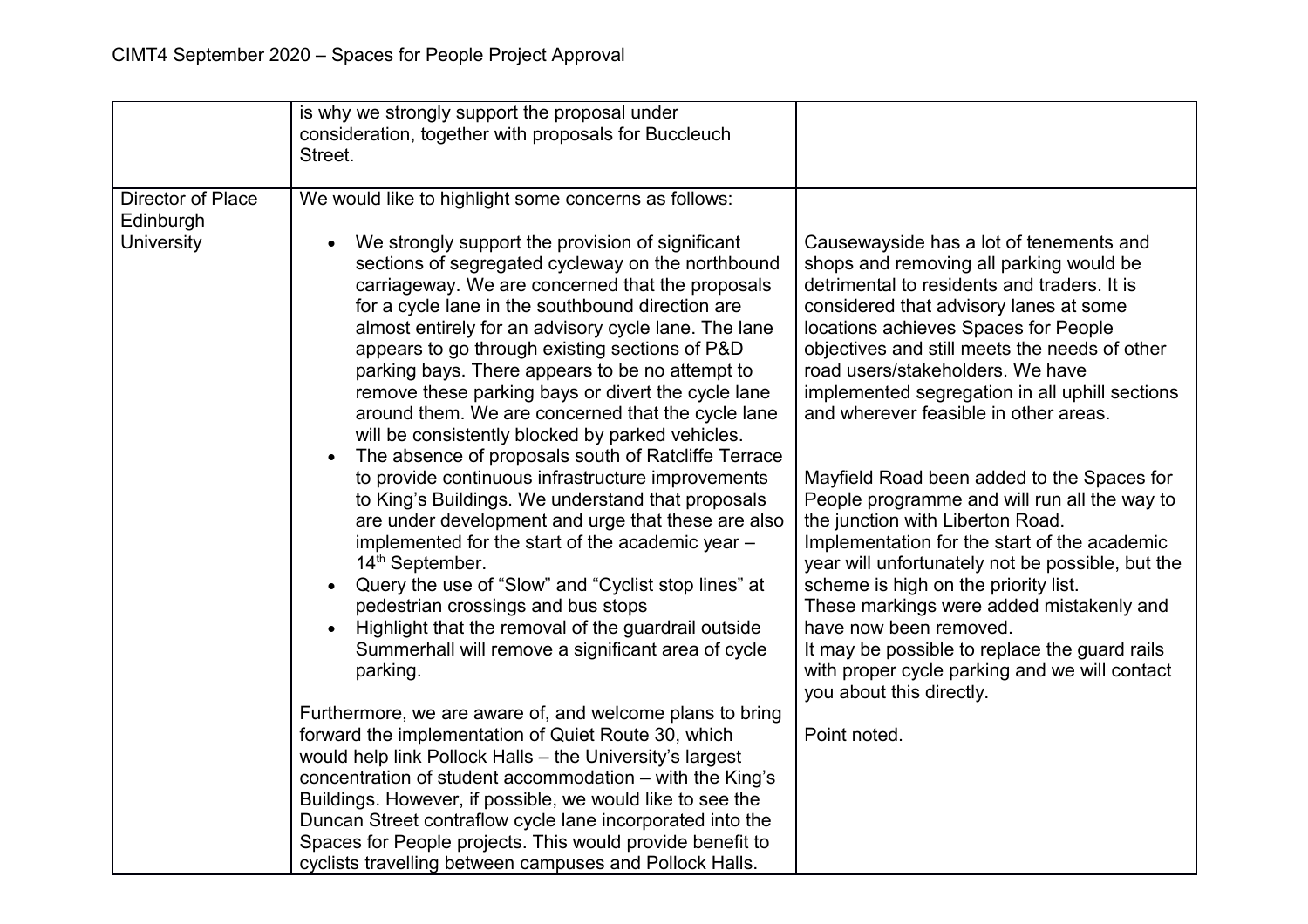|                          | We are otherwise very supportive of the proposed<br>measures which will provide essential improvements to the<br>cycling infrastructure in the southside of the city.                                                                                                                                         |                                                                                                                                                              |
|--------------------------|---------------------------------------------------------------------------------------------------------------------------------------------------------------------------------------------------------------------------------------------------------------------------------------------------------------|--------------------------------------------------------------------------------------------------------------------------------------------------------------|
| Public (one<br>response) | The temporary cycle / social distancing lane from Cameron<br>Toll to Little France is a case in point.                                                                                                                                                                                                        |                                                                                                                                                              |
|                          | 1/ No signage to indicate what it is. Been like this for two<br>months and nothing to say what the lane is for.                                                                                                                                                                                               | We will consider how the communication of<br>the overall Spaces for People programme and                                                                     |
|                          | 2/ The road is now too narrow making it difficult for large<br>vehicles to pass. Note this proposal has the road space as<br>narrow as 5.38m when a bus is 2.55m. This leaves less<br>than a foot leeway.                                                                                                     | of the use of the actual interventions can be<br>improved.<br>Most points mentioned here are specific to the<br>Old Dalkeith road scheme and will be used as |
|                          | 3/ Limited passing for emergency vehicles and difficulties<br>for local businesses to get deliveries.                                                                                                                                                                                                         | feedback for that scheme.                                                                                                                                    |
|                          | 4/ The wands are continually knocked over due to the<br>narrow road and will cause a hazard for cyclists and<br>pedestrians.                                                                                                                                                                                  |                                                                                                                                                              |
|                          | 5/ As it ceases to be solely a cycle lane, pedestrians,<br>prams and wheelchairs will now become an added hazard<br>which wasn't the case when simply a cycle lane.                                                                                                                                           |                                                                                                                                                              |
|                          | 6/ Makes it impossible for disabled and elderly people with<br>Blue Badges to access some places they need to get to.                                                                                                                                                                                         |                                                                                                                                                              |
|                          | Not sure given our climate, with over 200 days when it<br>rains, that the Council think residents will all be cycling.<br>What will actually happen is that we will see more car and<br>taxi traffic, being the safest and warmest mode of transport<br>during the winter months, and most of the summer too. |                                                                                                                                                              |
| Public<br>(Commonplace)  | Pavement too narrow, limited space to queue outside<br>shop/bus stops                                                                                                                                                                                                                                         | Where possible, we will remove guard rails<br>along the route.                                                                                               |
|                          | Add cycle parking                                                                                                                                                                                                                                                                                             |                                                                                                                                                              |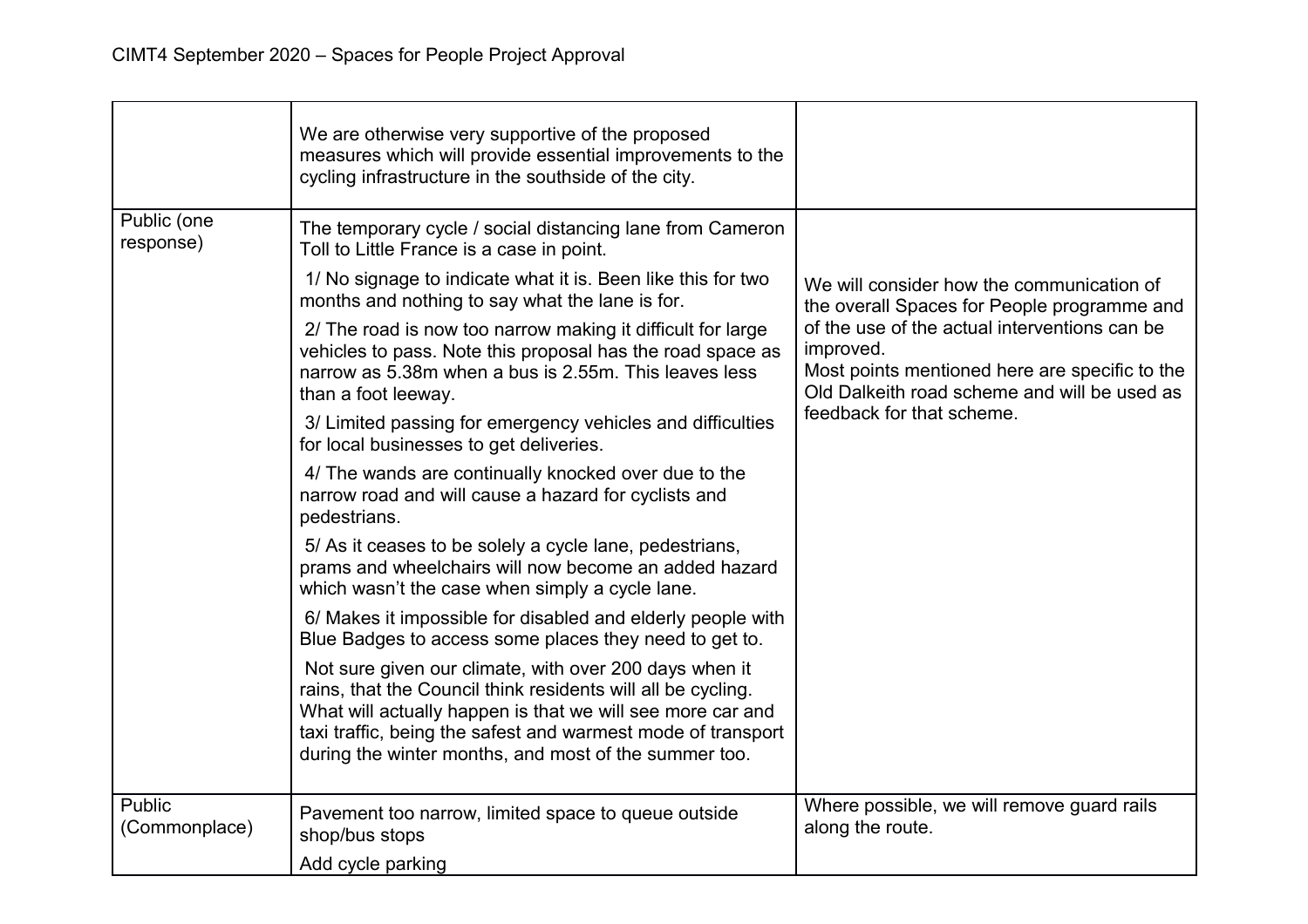|                                             | Improve crossings<br>Reduce speed volume of traffic<br>Add protected cycle lane to main road<br>Comment: Turning right at Drouthy Neebors very<br>dangerous. Turning right at this junction (heading north) is<br>dangerous as it requires waiting in the middle of the<br>junction while a long queue of traffic goes by on both<br>sides. Adding a right turn signal or a separate green lights<br>bike system would make turning here a lot safer.                                                                                                                                   | Additional cycle parking will be looked at<br>separately.<br>Segregated cycle lanes and reducing the<br>number of parked cars near crossings will<br>improve the safety of crossings.<br>Introducing segregated cycle lanes and<br>reducing carriageway width will reduce<br>speeds and potentially also the 'busy feel' of<br>this area. |
|---------------------------------------------|-----------------------------------------------------------------------------------------------------------------------------------------------------------------------------------------------------------------------------------------------------------------------------------------------------------------------------------------------------------------------------------------------------------------------------------------------------------------------------------------------------------------------------------------------------------------------------------------|-------------------------------------------------------------------------------------------------------------------------------------------------------------------------------------------------------------------------------------------------------------------------------------------------------------------------------------------|
|                                             |                                                                                                                                                                                                                                                                                                                                                                                                                                                                                                                                                                                         | We are creating segregated cycle lanes.                                                                                                                                                                                                                                                                                                   |
|                                             |                                                                                                                                                                                                                                                                                                                                                                                                                                                                                                                                                                                         | Adding signals is unfortunately not possible as<br>part of this programme.                                                                                                                                                                                                                                                                |
| Southside CC<br>Robert Hodgart<br>(extract) | Following on from a response to the Buccleuch Street<br>proposals:<br>I've also had a look at the proposals for<br>Causewayside and Ratcliffe Terrace and support these<br>too. As above, the use of<br>'Orca Wands' will be quite novel so considering how to<br>inform the public about these in advance may mitigate<br>some<br>opposition especially if the implementation is close in time<br>to the above plans. I hope you find some of these<br>comments helpful.<br>Thanks for letting us know about them in some detail.<br>Good luck with seeing them through to completion. | Noted.                                                                                                                                                                                                                                                                                                                                    |
| Southside CC<br><b>Philip McDowell</b>      | I have looked at the proposals and wish to comment on the<br>possible conflict between pedestrians and cyclists at bus                                                                                                                                                                                                                                                                                                                                                                                                                                                                  | As mentioned above, the scheme will now not<br>have any bus boarders.                                                                                                                                                                                                                                                                     |
|                                             | stops. I recently got off a bus on George IV Bridge with a                                                                                                                                                                                                                                                                                                                                                                                                                                                                                                                              |                                                                                                                                                                                                                                                                                                                                           |
|                                             | small child, and found to my surprise that we were                                                                                                                                                                                                                                                                                                                                                                                                                                                                                                                                      |                                                                                                                                                                                                                                                                                                                                           |
|                                             | stepping off the bus into a cycle lane. The safety of this<br>arrangement is highly questionable. It relies on cyclists                                                                                                                                                                                                                                                                                                                                                                                                                                                                 |                                                                                                                                                                                                                                                                                                                                           |